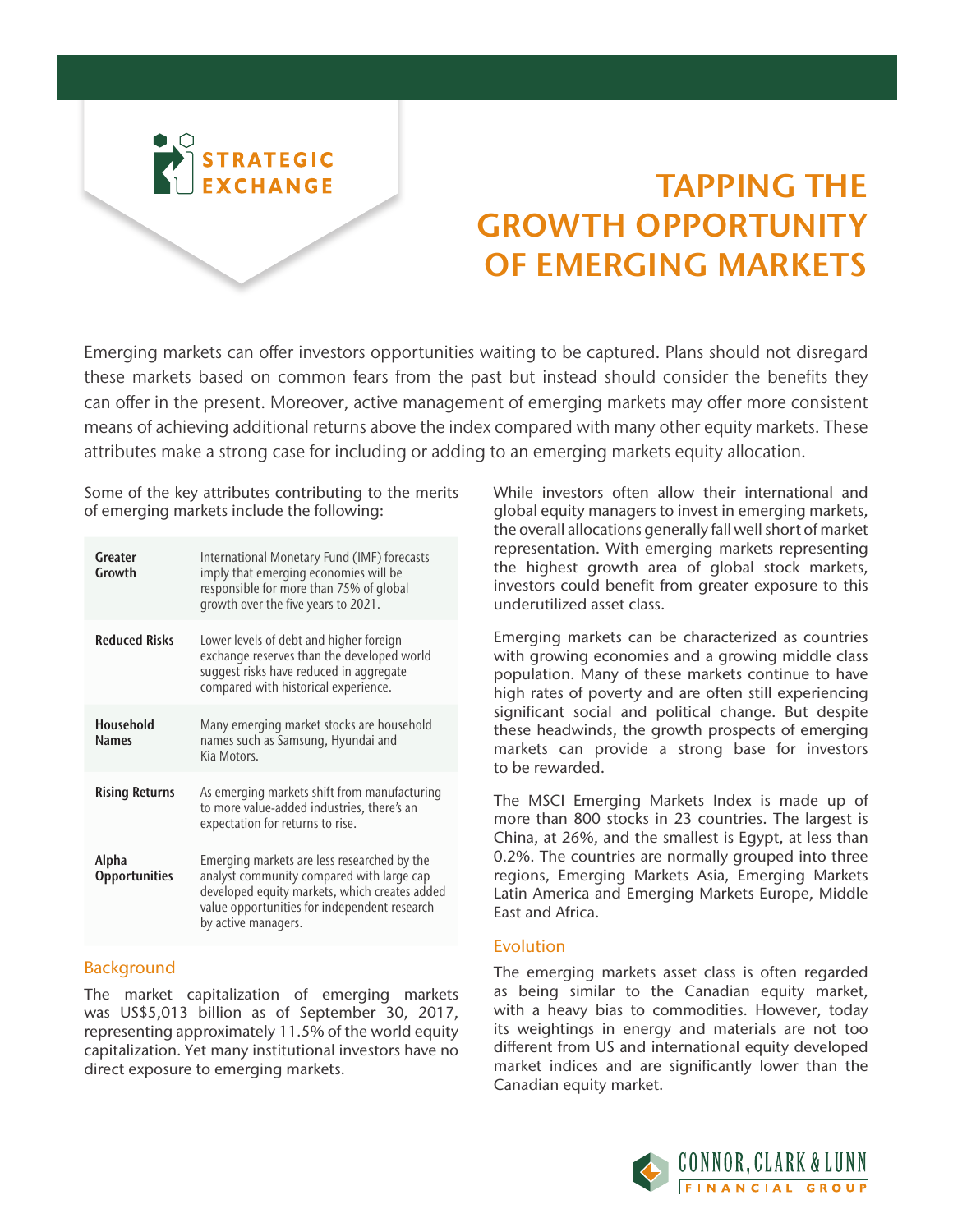#### Figure 1: Index Sector Allocations

| <b>Global Industry</b><br><b>Classification (GIC) Sector</b> | <b>MSCI Emerging</b><br>Markets (%) | S&P/TSX Composite (%)<br>(Canadian Stocks) | $S\&P 500$ (%)<br>(US Stocks) | MSCI EAFE (%)<br>(International Stocks) |
|--------------------------------------------------------------|-------------------------------------|--------------------------------------------|-------------------------------|-----------------------------------------|
| <b>Energy</b>                                                | 6.8                                 | 20.4                                       | 6.1                           | 5.1                                     |
| <b>Materials</b>                                             | 7.2                                 | 11.5                                       | 3.0                           | 7.9                                     |
| <b>Industrials</b>                                           | 5.4                                 | 9.5                                        | 10.2                          | 14.4                                    |
| <b>Consumer Discretionary</b>                                | 10.3                                | 5.4                                        | 11.8                          | 12.2                                    |
| <b>Consumer Staples</b>                                      | 6.5                                 | 3.6                                        | 8.2                           | 11.2                                    |
| <b>Health Care</b>                                           | 2.3                                 | 0.6                                        | 14.5                          | 10.6                                    |
| <b>Financials</b>                                            | 23.4                                | 34.4                                       | 14.6                          | 21.5                                    |
| <b>Information Technology</b>                                | 27.6                                | 3.3                                        | 23.2                          | 6.3                                     |
| <b>Telecommunication</b><br><b>Services</b>                  | 5.1                                 | 4.8                                        | 2.2                           | 4.1                                     |
| <b>Utilities</b>                                             | 2.6                                 | 3.8                                        | 3.1                           | 3.3                                     |
| <b>Real Estate</b>                                           | 2.9                                 | 2.8                                        | 3.0                           | 3.5                                     |

Source: Thomson Reuters Datastream. Data as of September 30, 2017. Due to rounding, column percentages may not total 100%.

Emerging markets have experienced a steady rise in the weight of the information technology sector, which has been a key driver of strong performance, including calendar 2017.

Figure 2 highlights that information technology has grown to almost 28% of the emerging market index, from almost zero weighting 20 years ago and up from 12% ten years ago. In contrast, the last ten years have seen the exposure to energy decline from 16% to 7% of the index. Contrast that with the Canadian equity market, where information technology is close to its 17-year average of approximately 3%, while the energy sector represents 20% of the Canadian equity market.

# Figure 2: Change in Emerging Market Sector Weights



Source: Thomson Reuters Datastream, MSCI. 2017 is year-to-date to September 30.

These changes have resulted in much lower correlation between Canadian and emerging market equity returns than in the past, offering an element of equity diversification for Canadian investors.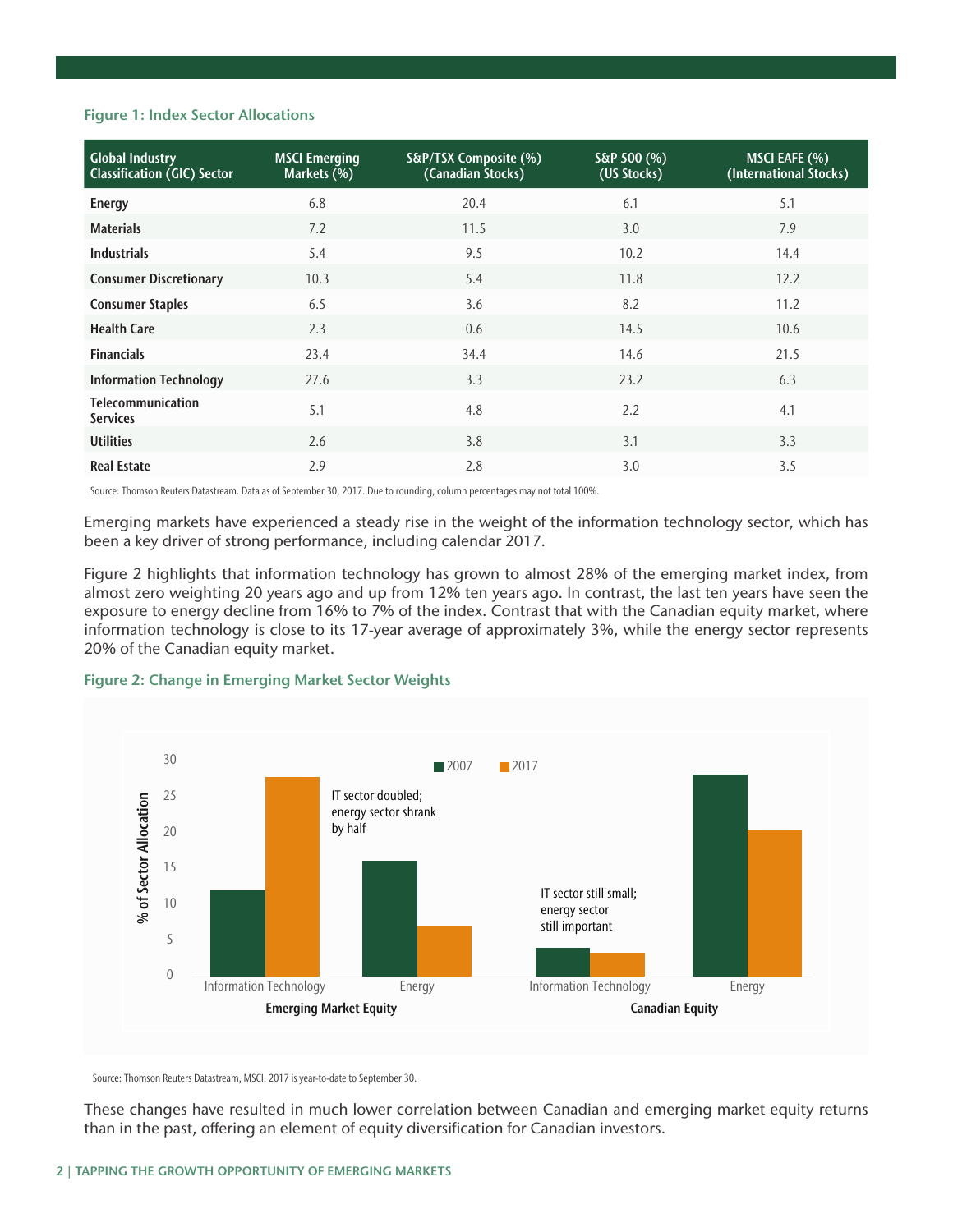While the financial sector represents a quarter of the emerging market index, loan-to-deposit ratios in emerging market companies are generally lower to allow room for asset growth. In contrast, developed world banks remain constrained by their need to shrink or reprice their assets.

Investors have generally not appreciated the positive changes that have occurred in the emerging market sectors over the last ten years or the differences within sectors compared with the developed market. This under-appreciation of market characteristics has contributed to underutilization by many investors.

#### More to come

Yet more changes are coming, this time with respect to country allocation. Investors rely on index providers to construct benchmarks that they can either invest in passively or use to measure the success of their active managers. One of the major index providers, MSCI, has decided to include some Chinese shares (A shares) in the benchmark indices that were previously

#### Figure 3: Active Manager China Allocation

excluded due to the restrictions to only Chinese-based investors. In contrast, foreign investors were restricted to purchasing Chinese B shares.

MSCI plans to add more than 200 large cap China A shares, which combined will represent 0.7% of the MSCI Emerging Markets Index and 5% of the Chinese A share market. The low initial weighting reflects caution and a governance perspective by MSCI, recognizing that a large proportion of the Chinese A share market is still state-controlled.

However, if the allocation was to become 100% of the A shares they would represent more than 16% of the index, implying a combined China index exposure of more than 40%, compared with today's allocation of less than 30%. This will be an important development to monitor and will increase the risk management benefits associated with active managers. For example, as the allocation to China in the index has increased, active managers, on average, have underweighted China (Figure 3).



Source: Intersec.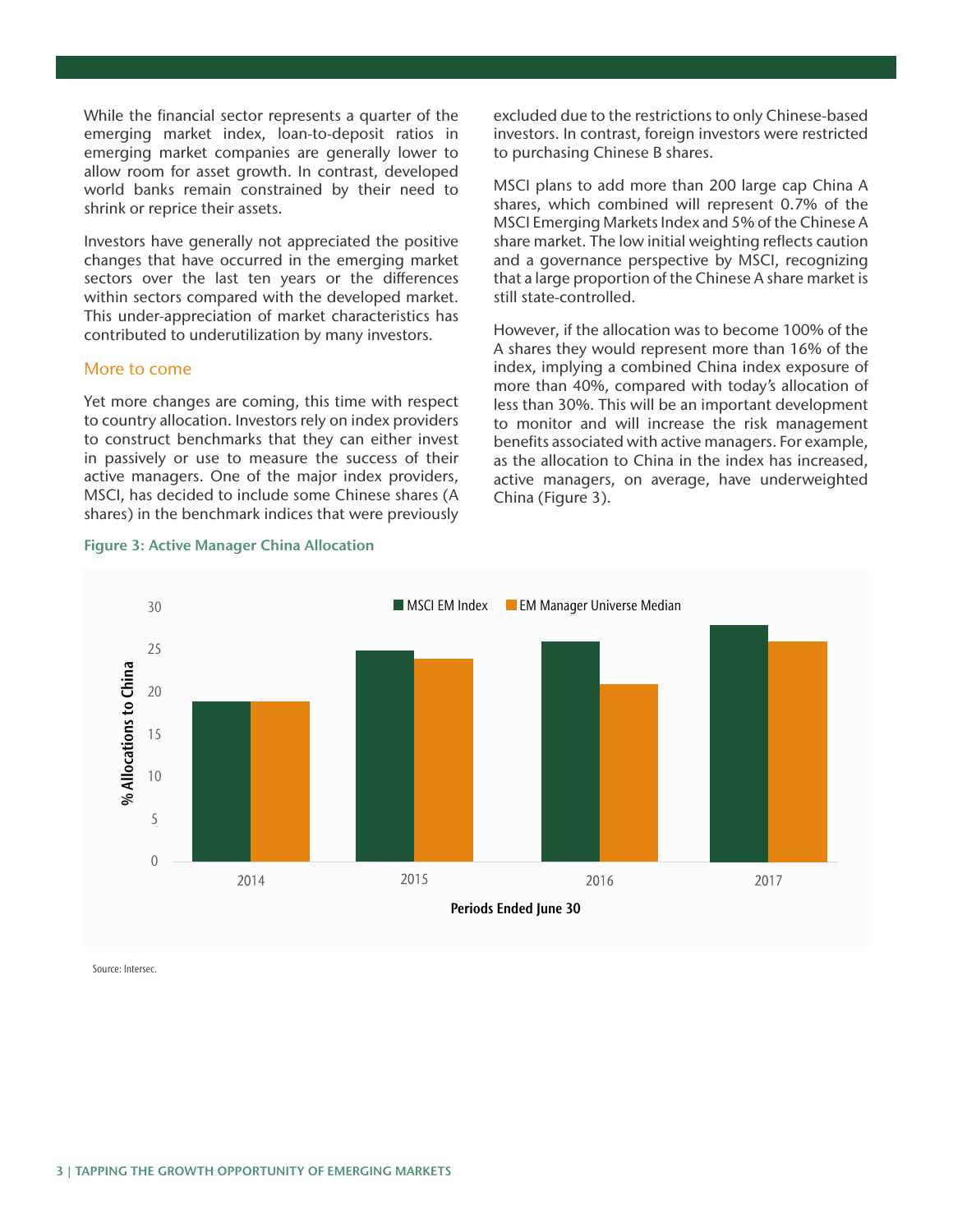# Investor Benefits

While the countries may be classified as emerging, 826 of the 832 companies in the MSCI Emerging Markets Index are valued at more than US\$1 billion. Increasingly, emerging market stocks are becoming common household names: Samsung, China Mobile, Hyundai Motor and Tata (owner of Jaguar, Land Rover and Ritz-Carlton Hotels).

Investing in emerging markets represents a broader stock selection opportunity set, but does it offer good potential for investors? Benefits to consider include the following:

| <b>Growth opportunity</b>   | Emerging and developing countries account for 39% of world gross domestic product (GDP) measured at market<br>exchange rates and 58% based on purchasing power parity (PPP). PPP is determined by an equalization of the<br>purchasing power of different currencies by adjusting for differences in inflation rates and cost of living. The IMF<br>forecasts emerging markets to grow at an average annual rate of 3.7% in the five years to 2021, compared with<br>expansion of 1.9% in developed economies. Emerging markets will therefore be responsible for more than 75% of<br>global growth over this period (on a PPP basis). A significant and rising proportion of developed market earnings is<br>directly and indirectly linked to emerging market growth, further underlining its importance. |
|-----------------------------|-------------------------------------------------------------------------------------------------------------------------------------------------------------------------------------------------------------------------------------------------------------------------------------------------------------------------------------------------------------------------------------------------------------------------------------------------------------------------------------------------------------------------------------------------------------------------------------------------------------------------------------------------------------------------------------------------------------------------------------------------------------------------------------------------------------|
| <b>Rerating opportunity</b> | Ordinarily, high-growth assets are priced at a premium. Emerging market stocks have traditionally traded at a discount<br>to developed world valuations, but the economic fundamentals for emerging markets as a whole have improved as<br>political environments have stabilized. Fiscal situations, current accounts and foreign exchange reserves are generally<br>better than those of developed world economies, and there are no looming liabilities of pension fund provisions of<br>which to be concerned.                                                                                                                                                                                                                                                                                          |
| <b>Improving returns</b>    | Emerging firms aspire to develop their own identity and are no longer content to simply do the grunt work of Western<br>companies. Nonbrand margins can often be 3% to 8%, while branded firms with loyal followers can achieve 15%<br>margins. Many emerging market companies are shifting away from manufacturing to higher value-added areas using<br>brands and technology. Return on invested capital (ROIC) should rise for emerging market companies as they develop<br>world-class brands.                                                                                                                                                                                                                                                                                                          |
| Consumer "takeoff"          | Income per capita has reached a tipping point in many emerging markets where consumption is likely to grow rapidly<br>for burgeoning middle classes as many luxury items become a reality rather than an aspiration.                                                                                                                                                                                                                                                                                                                                                                                                                                                                                                                                                                                        |
| Alpha success               | Active management opportunities can be stronger and more consistent compared with some of the developed market<br>indices. For example, emerging markets are less researched by the analyst community compared with the large cap US<br>equity market, which can create added value opportunities for independent research by active managers, as highlighted<br>in Figure 4.                                                                                                                                                                                                                                                                                                                                                                                                                               |

#### Figure 4: Equity Alpha Opportunities (Four Year Annualized Median Alpha)



Source: eVestment.